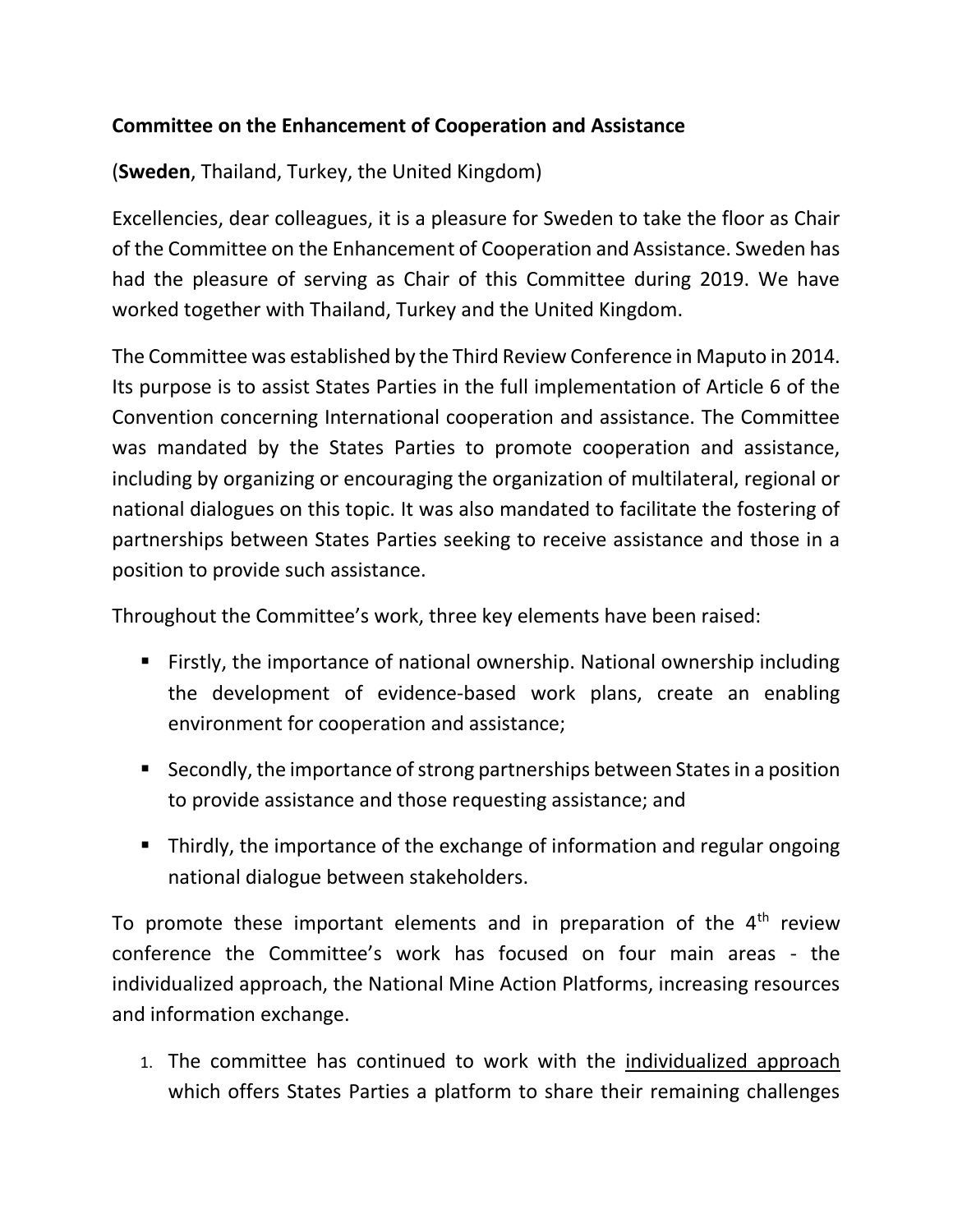and requirements for assistance and to promote partnerships. Since the Third Review Conference 10 States Parties have taken advantage of the Individualised Approach. Yesterday, we were pleased to co-host a wellattended individualized approach event with Cambodia.

- 2. Furthermore, in preparation of the  $4<sup>th</sup>$  review conference here in Oslo, the committee has worked on a proposal for a new concept, the so-called National Mine Action Platforms. We wish to thank all those here today, States Parties as well as civil society organisations, who have contributed to this work. When evaluating the individualized approach, and in conversation with many of you, it has been clear that a two-hour meeting would benefit from a complementary platform at national level. The idea of such voluntary platforms would be to ensure a frank regular dialogue between stakeholders on progress and remaining challenges, as well as encouraging donors and recipients to enter into partnership for completion. When looking ahead, we hope that this instrument will prove to be a useful tool and contribute to strengthened cooperation and assistance. We look forward to exchanging views on the National Mine Action Platforms. We will also host a side event over lunch today and we look forward to your active engagement.
- 3. Thirdly, the committee has discussed possible efforts on how States can increase resources to their mine action efforts through innovative financing and through more solid resource mobilization strategies. This is an area that could potentially be further explored.
- 4. A fourth aspect of our work concerns our mandate to look at the use of information exchange tools to foster partnerships between States Parties. The Committee together with the ISU has been exploring ways in which it can assist States in developing their country pages on the Anti-Personnel Mine Ban Convention website. The Committee has also continued to explore an online reporting tool for States Parties which we hope will facilitate reporting. This is still work in progress.